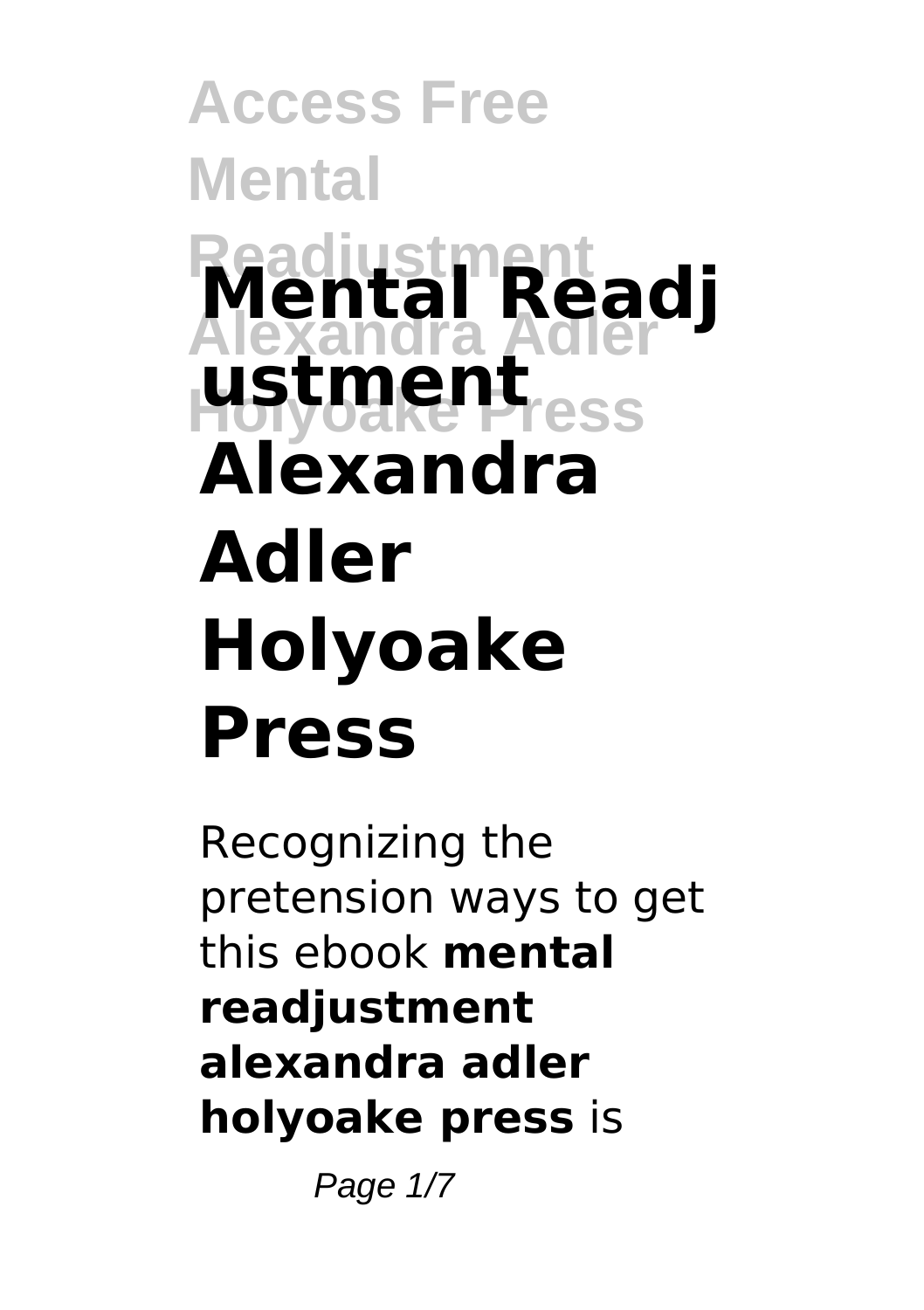## **Access Free Mental**

**Redditionally useful. You** have remained in right site to start getting site to start getting this readiustment alexandra adler holyoake press associate that we come up with the money for here and check out the link.

You could buy guide mental readjustment alexandra adler holyoake press or get it as soon as feasible.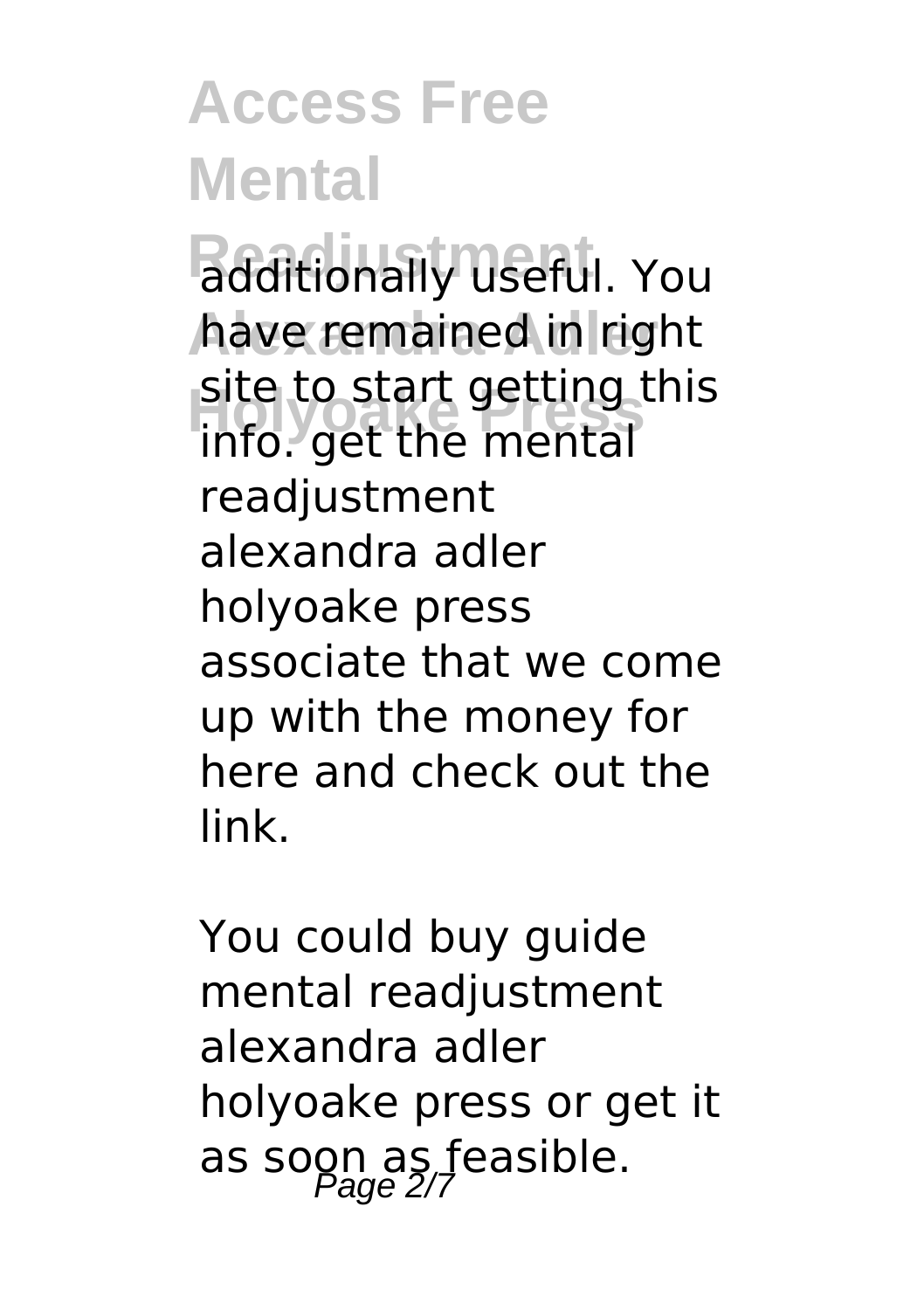**Access Free Mental Reading quickly** download this mental readjustment<br>alexandra adler alexandra adler holyoake press after getting deal. So, gone you require the books swiftly, you can straight get it. It's hence extremely simple and in view of that fats, isn't it? You have to favor to in this space

If your books aren't from those sources,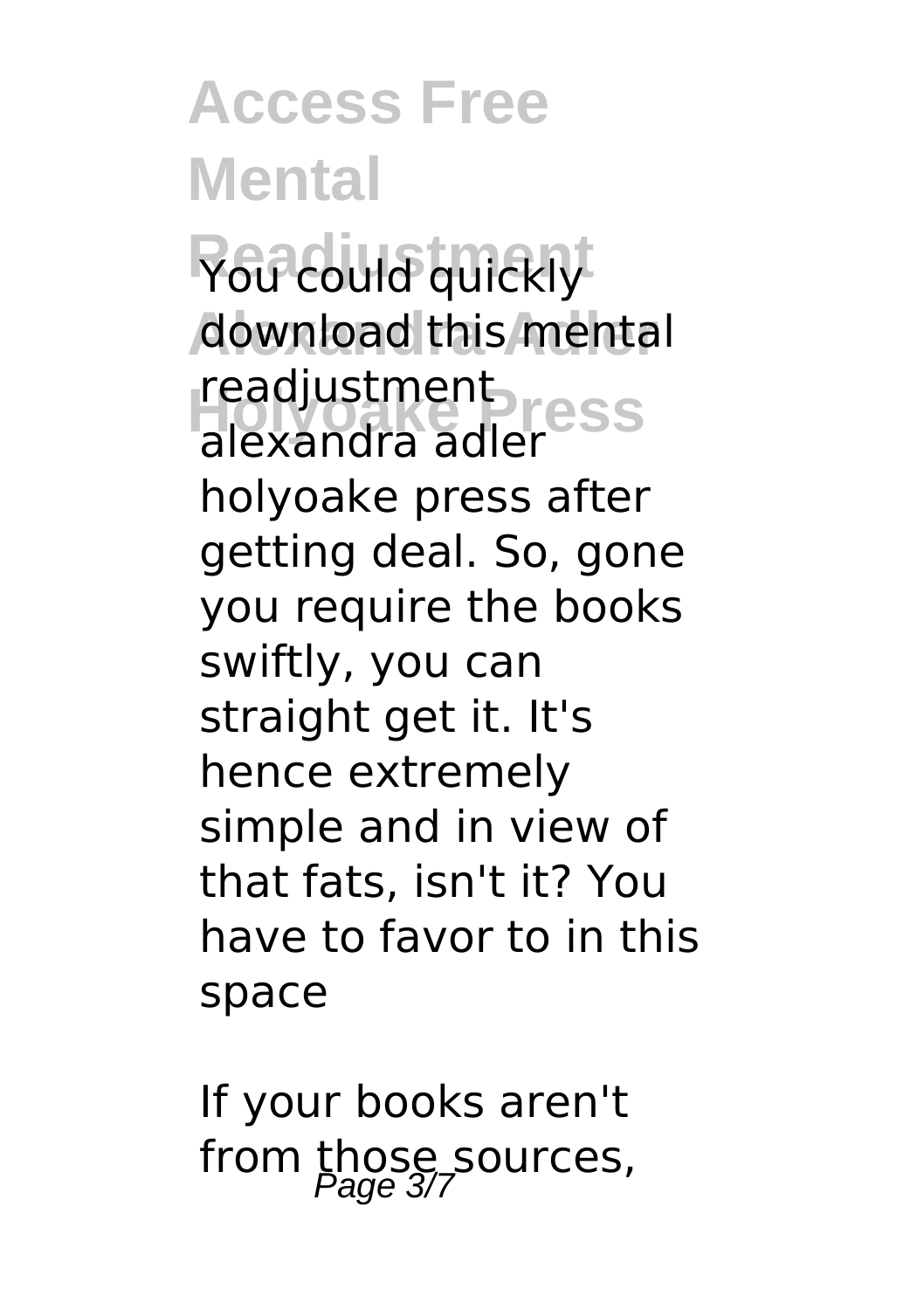## **Access Free Mental**

**you can still copy them Alexandra Adler** to your Kindle. To **Holyoake Press** your e-reader, connect move the ebooks onto it to your computer and copy the files over. In most cases, once your computer identifies the device, it will appear as another storage drive. If the ebook is in the PDF format and you want to read it on your computer, you'll need to have a free PDF reader installed on your computer before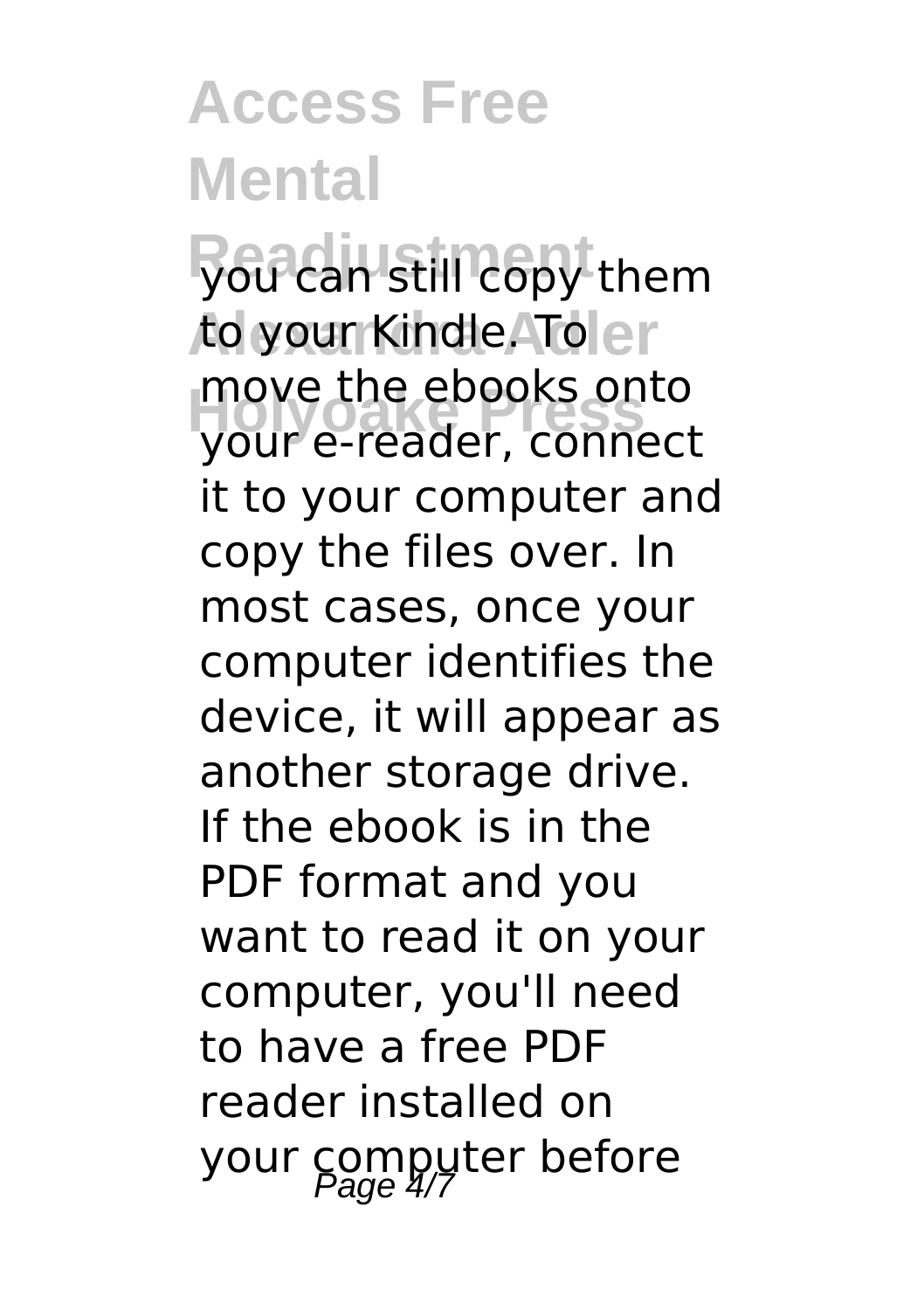**Access Free Mental you can open and read** the book.dra Adler **Holyoake Press Readjustment Alexandra Adler Holyoake** ' '' ''' - -- --- ---- ----- ----- ----- ----- ----- ----- ----- ----- ----- ----- ----- ----- ----- ----- ----- ----- ----- ----- ----- ----- ----- ----- ----- ----- ----- ----- ----- ----- ----- ----- ----- ----- ----- ----- ----- ----- ----- ----- ----- ----- ----- ----- ---- ----- ----- ---<br>*Page 5/7*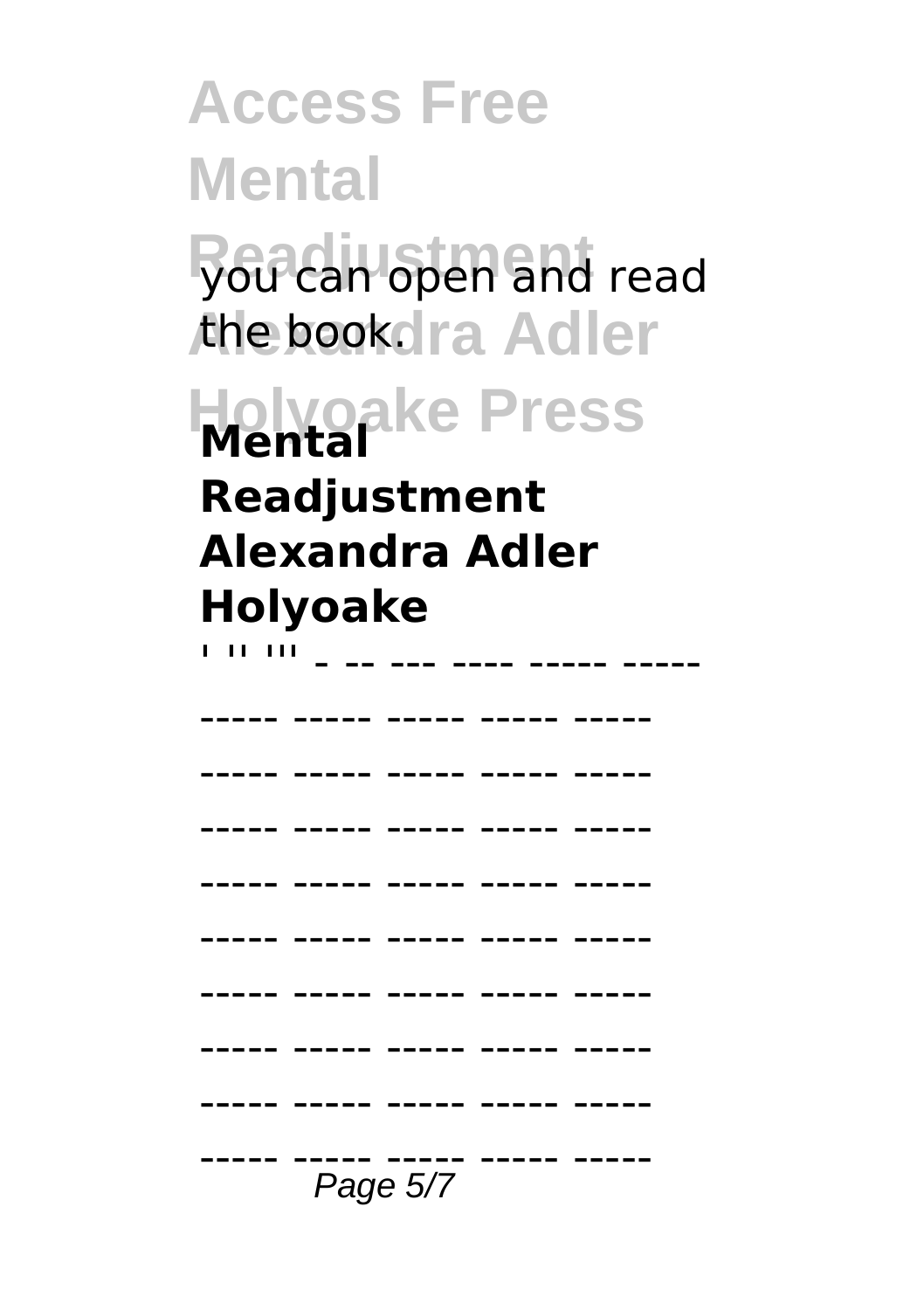**Access Free Mental** Readjustment... <del>Alexandra Adler</del> **Holyoake Press Stanford University** UNK the , . of and in " a to was is ) ( for as on by he with 's that at from his it an were are which this also be has or : had first one their its new after but who not they have – ; her she ' two been other when there all % during into school time may years more most only over city some